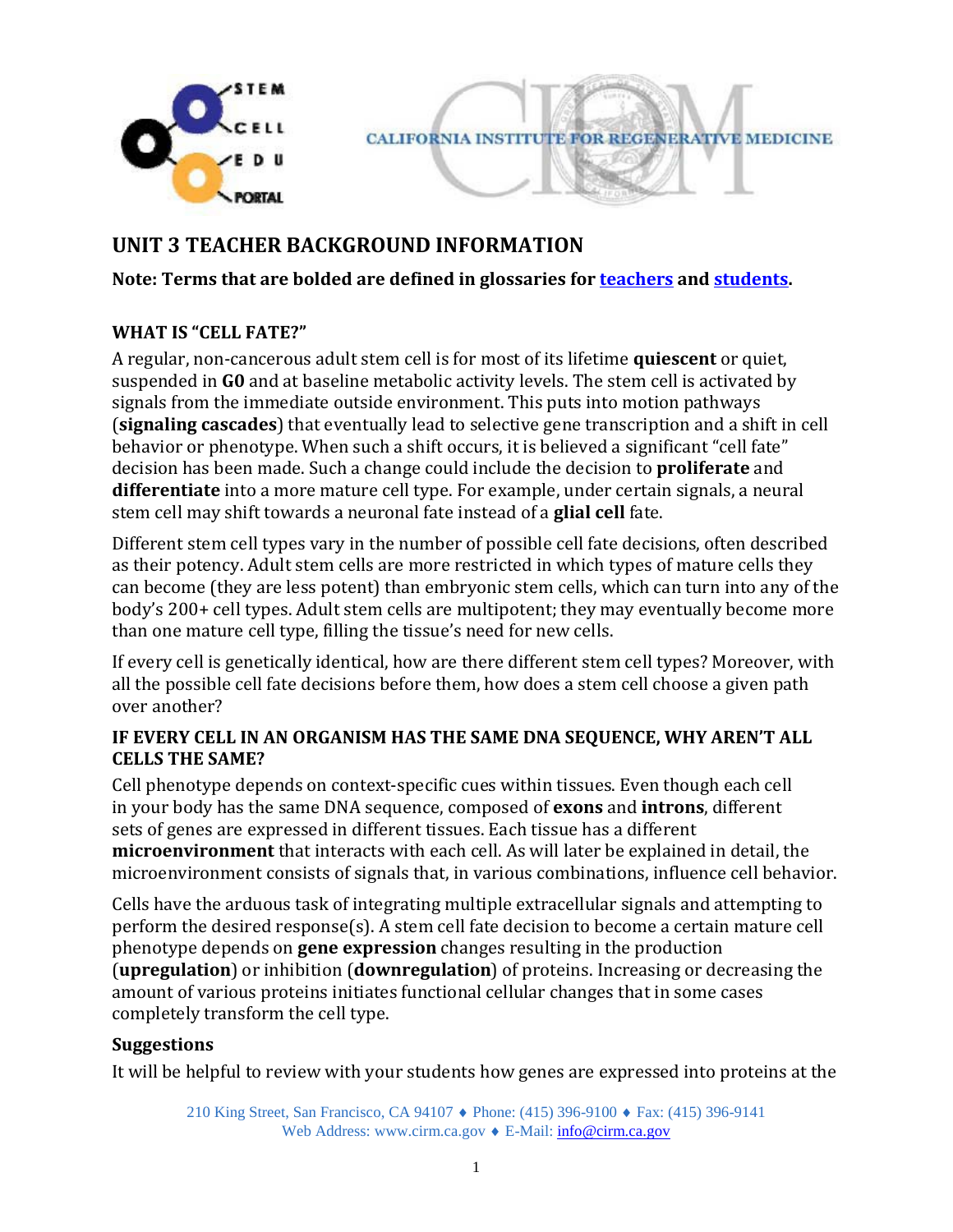

molecular level so they can have the foundation to understand the more complex phenotype shift of a differentiating stem cell. You may wish to teach students about protein production through the example of **hematopoietic** (blood-forming) **stem cells.** These cells can receive an outside signal or set of signals, which are "passed along" by surface receptors, plasma membrane proteins, and cytoplasmic **enzymes** into the nucleus, where **transcription factors** bind to the promoter regions of genes to control their activation or deactivation. Transcription factors are very important in controlling stem cell phenotype; in many cases these factors act to keep a stem cell as a stem cell (in other words, to keep it from differentiating) by suppressing production of certain proteins and promoting others.

In the Invitation portion of this unit, the student activity helps explain to your students that outside signals, mediated by intracellular transcription factors, result in gene expression changes important for a blood stem cell to specialize into a white blood cell or a red blood cell. Exposure of blood stem cells to a different **signaling factor** or set of factors could alter the cell's fate. Your students can simulate the differentiation process from a blood progenitor cell (**common myeloid progenitor**) into either red or white blood cells, depending on the identity of the transcription factor to which each student's "cells" are exposed.

You provide them with *either* Erythropoietin *or* Colony Stimulating Factor, and the students edit their raw "partial chromosome" transcript containing two gene sequences. This models transcription and translation resulting from gene activation by one of the factors, leading to either a RED or WHITE protein (capital letters spell the amino acid sequences). This activity uses a free downloadable program called Another Plasmid Editor (ApE). It's normally used to search within and design bacterial plasmids for genetic engineering, and it has a basic interface where students can manipulate the DNA transcript. For a good review of transcription and translation, we recommend students color and work through these handouts from The Biology Corner:

<http://www.biologycorner.com/worksheets/DNAcontrols.html> and [http://www.biologycorner.com/bio1/notes\\_regulating\\_cell\\_cycle.html](http://www.biologycorner.com/bio1/notes_regulating_cell_cycle.html)

### **TRANSCRIPTION AND RNA INTERFERENCE**

During transcription, the synthesis of single-stranded, messenger RNA from a DNA template strand in the nucleus includes cutting out introns ("junk DNA") and splicing together exons that code for parts of the protein. Then, the entire coding strand of mRNA exits the nucleus and interacts with ribosomes and tRNA, which use the mRNA's codon triplets as a guide to add amino acids to the growing peptide. In addition to these roles in transcription and translation, RNA also controls the expression of genes.

During RNA interference (RNAi), a natural process that has been adapted for use in molecular biology, small double-stranded RNAs target their matching-sequence mRNAs for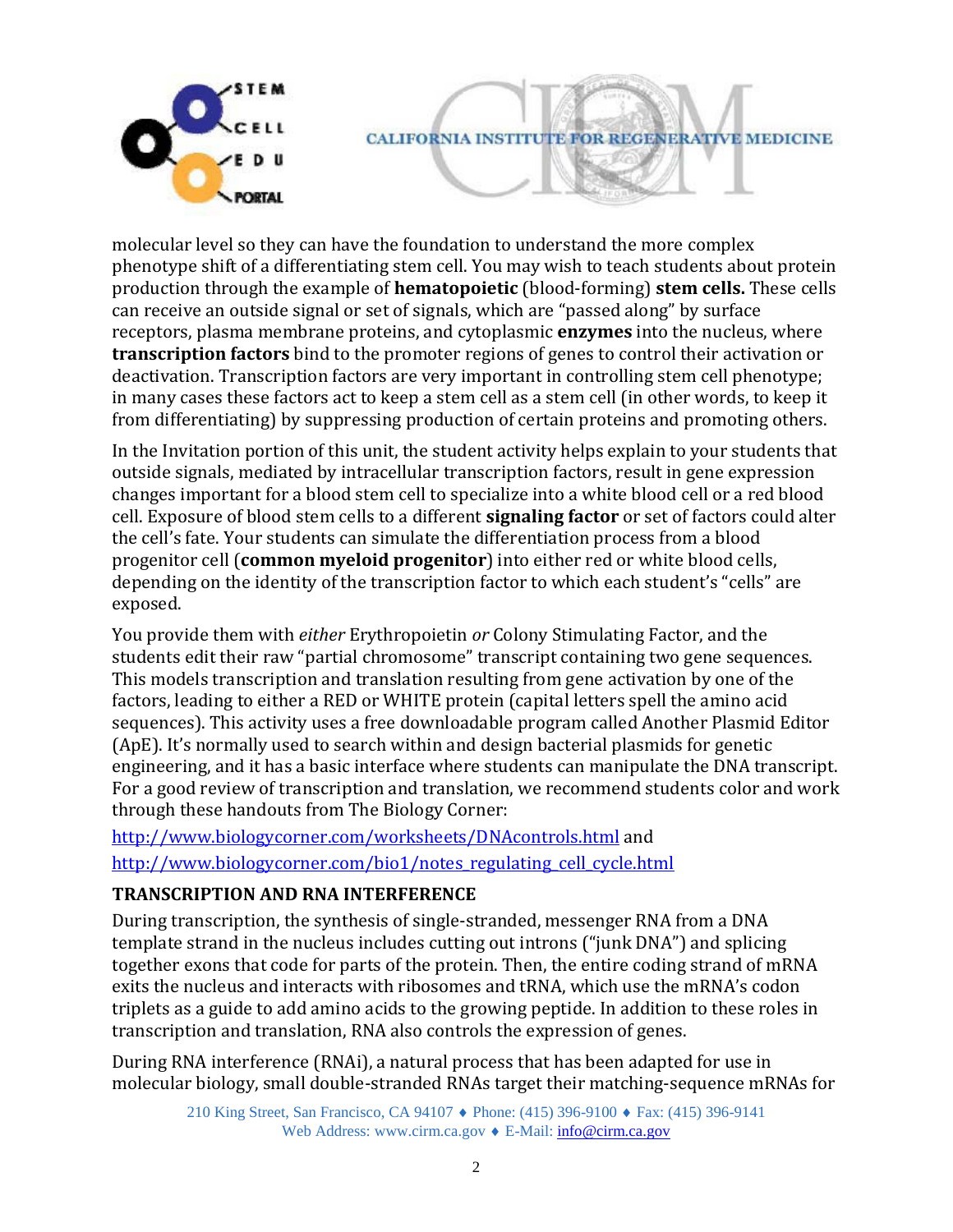

destruction by RNAi machinery. This leads to gene silencing, useful as a method for temporarily suppressing specific proteins in eukaryotic cells.

### **THE MICROENVIRONMENT**

It is increasingly becoming known that cell interactions with the microenvironment can heavily influence their behavior. Students can think of the microenvironment as the dorm in which a stem cell lives and functions. The microenvironment has non-living materials (concrete, rebar, furniture), other cells (roommates, neighbors, and visitors), as well as signaling molecules (voices, visuals, objects in the way) that help our stem cell character navigate in the world and decide what to do. For cells, even forces (sensed as physical variations in the extracellular matrix) can influence cell fate.

A cell's microenvironment—its local interface with the outside world—feeds into its behavior. The specific microenvironment of stem cells is called the **stem cell niche**. This environment influences the development of stem cells from quiescence through stages of differentiation. Just like the ecological niche of an organism, a stem cell niche is unique to the individual or small population and guides its dynamics. Here are the four major components of the microenvironment (*soluble factors*, *cell-cell interactions*, *extra-cellular matrix proteins*, and *forces*):

*Soluble factors.* Received from the extracellular environment, soluble factors typically bind a cell's plasma membrane or cytoplasmic receptors. While soluble factors, such as proteins, hormones, and cytokines, vary in biochemical composition and origin, their signaling outcomes can be classified into four main cell behaviors:

**Survival:** Typically achieved through suppressing apoptosis.

**Division:** Promotes synthesis of proteins and inhibits their degradation. Also can relieve intracellular blocking of cell cycle.

**Differentiation:** Cell specialization occurs through changes in metabolism, gene expression, and cell shape/migration.

**Death:** In most cases, an intracellular proteolytic pathway is activated and the bulk of the work performed by a certain class of proteins called caspases.

Granulocyte colony-stimulating factor (G-CSF) is an example of a cytokine that activates precursors in the bone marrow to produce mature granulocytes, a type of white blood cell. A soluble factor's effect on behavior can differ by cell type. G-CSF acts as a migration signal to hematopoietic stem cells, inducing their release into the blood stream without affecting their fate. In the central nervous system, G-CSF also stimulates the differentiation of new neurons from neural precursor cells.

*Cell-cell interactions.* Cells can also receive extracellular signals from connections made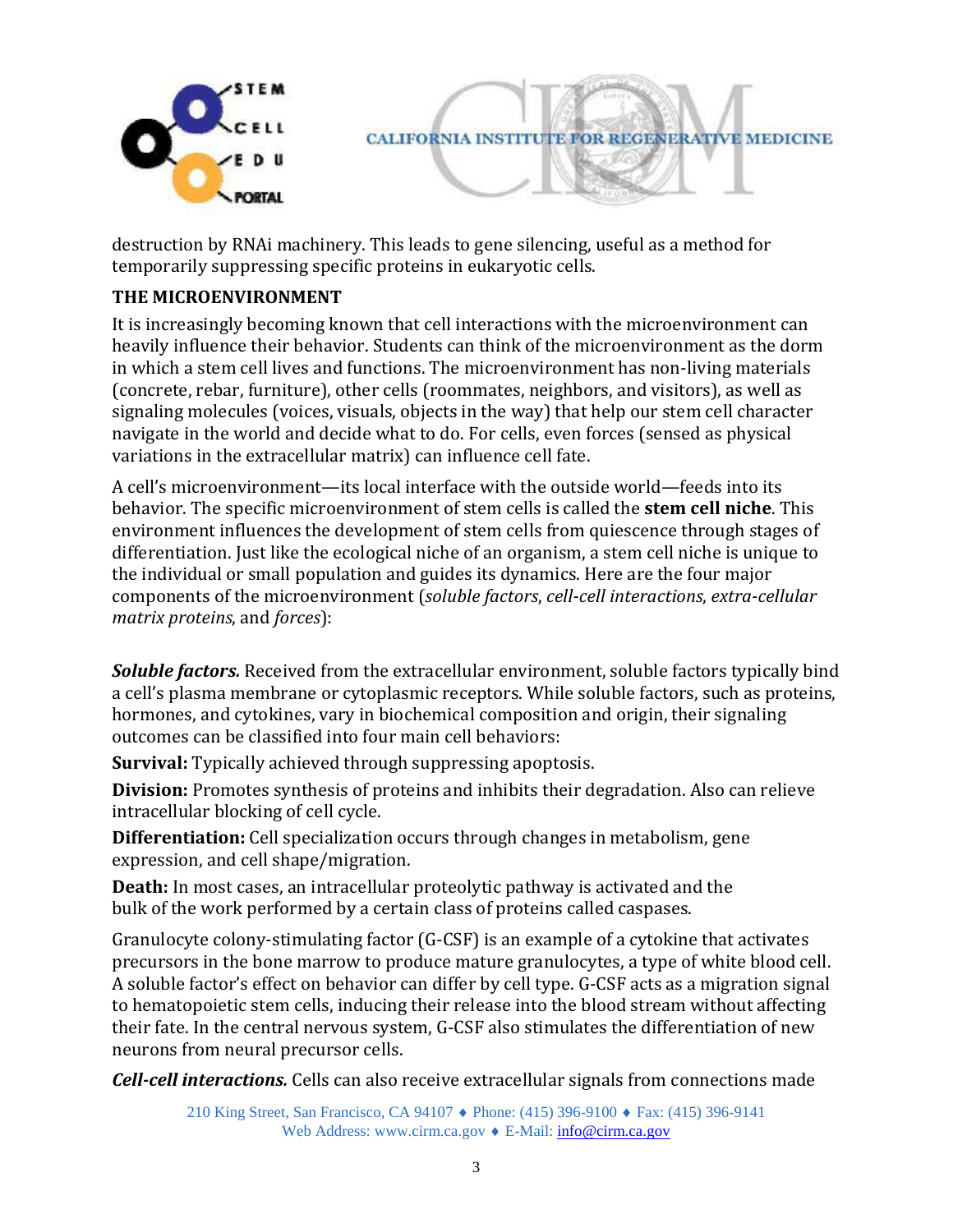



with their neighbors. These connections can vary in size, composition, strength, and cargo transported. Here are the major cell junction types:

**Tight junctions:** As the name implies, these seal cells together, forming a moleculeimpermeable sheet and localizing different integral membrane proteins to either side. Epithelial tissues, like the intestines, require a strong barrier for bidirectional transport.

**Anchoring junctions:** The two main types are adherens and desmosome junctions. Adherens junctions are narrow bands or patches built from **cadherins** and **catenins** that provide robust mechanical attachments between cells. For example, adherens junctions help cardiac cells stay together despite constant beating of the heart. Desmosomes are small patches attaching cells that link to intermediate keratin filaments in the cytoskeleton, which provide a framework of great tensile strength.

**Gap junctions:** Consisting of cylindrical channels constructed from connexins, gap junctions allow passage of small molecules to and from adjacent cells. These junctions serve diverse purposes, from synchronizing heart muscle cell contraction to coordinating neural tube formation during embryogenesis. Cell adhesion molecules do more than hold cells together. They also act as receptors that transduce signals controlling contactmediated growth suppression and differentiation.

Normal cells grown in a petri dish will divide until they completely cover the surface, when they experience **contact inhibition** and stop dividing. But cancer cells lose this contact inhibition, suggested by the observation that they continue growing on top of each other after they cover the whole petri dish. Cancer cells do not respond normally to growthregulatory signals induced by cell-cell interactions.

Carcinomas are cancerous epithelial growths in which the cells have lost their desmosomes, leading to metastasis. Also, in several developmental systems, cell-cell contact is important in determining cell fate through interactions of specific cell surface receptors on neighboring cells. Another function of cell adhesion molecules, in combination with cytoskeletal proteins, is maintenance of cell shape. Cell shape can be experimentally altered by coating different thicknesses of polyHEMA (a hydrogel polymer used for growing cells) onto plastic petri dishes. It has been shown that cells plated on a thick layer of polyHEMA are spherical and have reduced DNA synthesis (they do not enter S-phase) as compared to cells of the same type grown on a thinner layer, which become flatter and are able to enter S-phase and divide. For more information about and examples of each of these junctions, visit

[http://users.rcn.com/jkimball.ma.ultranet/BiologyPages/J/Junctions.html.](http://users.rcn.com/jkimball.ma.ultranet/BiologyPages/J/Junctions.html)

*Extracellular matrix proteins.* These proteins make up the extracellular scaffold within which cells adhere and grow. Extracellular matrices are made of collagen, fibronectin,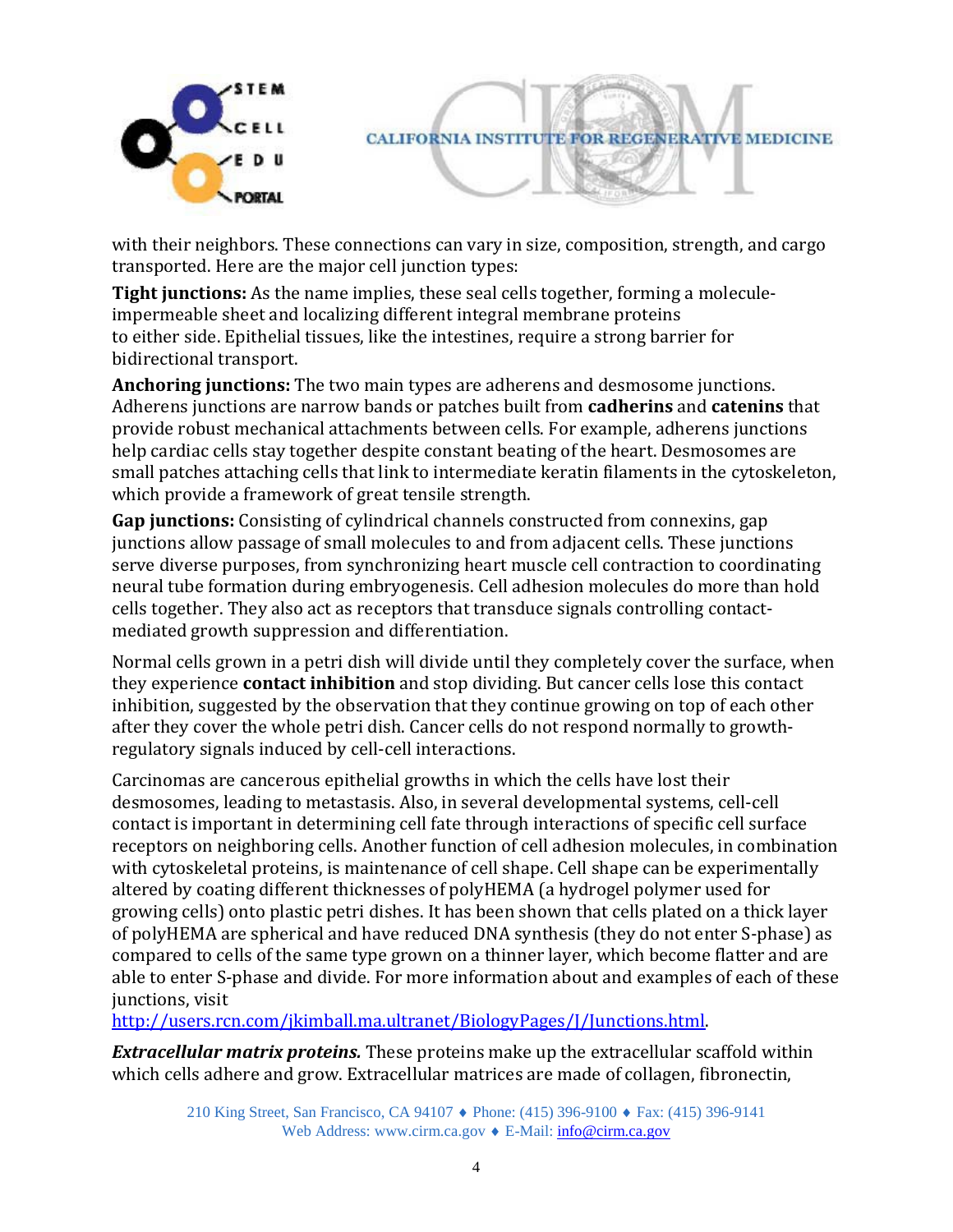

laminin, and other proteins produced by connective tissue cells. They all have unique structures that contribute to both the biochemical and mechanical signaling in a given tissue.

**Collagen** is a triple helix and occurs in many places throughout the body. 29 types of collagen have been identified. Over 90% of the collagen in the body belongs to types I, II, III, and IV.

- 1. Collagen I: Skin, tendon, vascular, ligature, organs, bone (main component of bone)
- 2. Collagen II: Cartilage (main component of cartilage)
- 3. Collagen III: Reticulate (main component of reticular fibers), commonly found alongside type I.
- 4. Collagen IV: Basement membranes
- 5. Collagen V: Cells surfaces, hair and placenta

**Fibronectin** is a **dimer**, present as a soluble protein in the blood (a liquid matrix for blood cells) and as an insoluble component of the extracellular matrices in our bodies. Fibronectin plays a role in cell adhesion, growth, migration and differentiation, and is important in embryonic development and wound healing. In embryonic development, fibronectin guides migration and cell attachment. Without it, mesodermal, neural tissue, and vascular tissue do not develop normally.

In wound healing, plasma fibronectin and fibrin are deposited and form a clot. **Fibroblasts**  bind to it and replace the bound plasma fibronectin with new extracellular fibronectin in amounts matching the surrounding tissue. The breaking down of fibronectin thus promotes contraction of the surrounding tissue extracellular matrix and healing of the wound. Abnormal expression of fibronectin is implicated in lung cancer and tumor cell morphology.

**Laminin** is featured (along with collagen IV) in the basement membrane of tissues. Its cross-like structure allows the short arms of laminin molecules to link into sheets and the long-arms to attach to cells. Cellular **integrins** mediate this attachment and signaling. Laminins can control, directly or indirectly, cellular activities such as adhesion, migration, differentiation, polarity, proliferation, apoptosis, and gene expression. It is important in branching morphogenesis of the lung, kidney, breast, and salivary gland, where cells clump together and protrude to form glands and ducts.

Laminin is expressed in the central and peripheral nervous systems, notably by Schwann cells, which insulate PNS neurons with myelin (oligodendrocytes myelinate neurons in the CNS.) It heavily influences Schwann cell proliferation, differentiation, and survival during PNS development. Mutations in laminin causing decreased nerve insulation and other effects are associated with the symptoms of Muscular Dystrophy.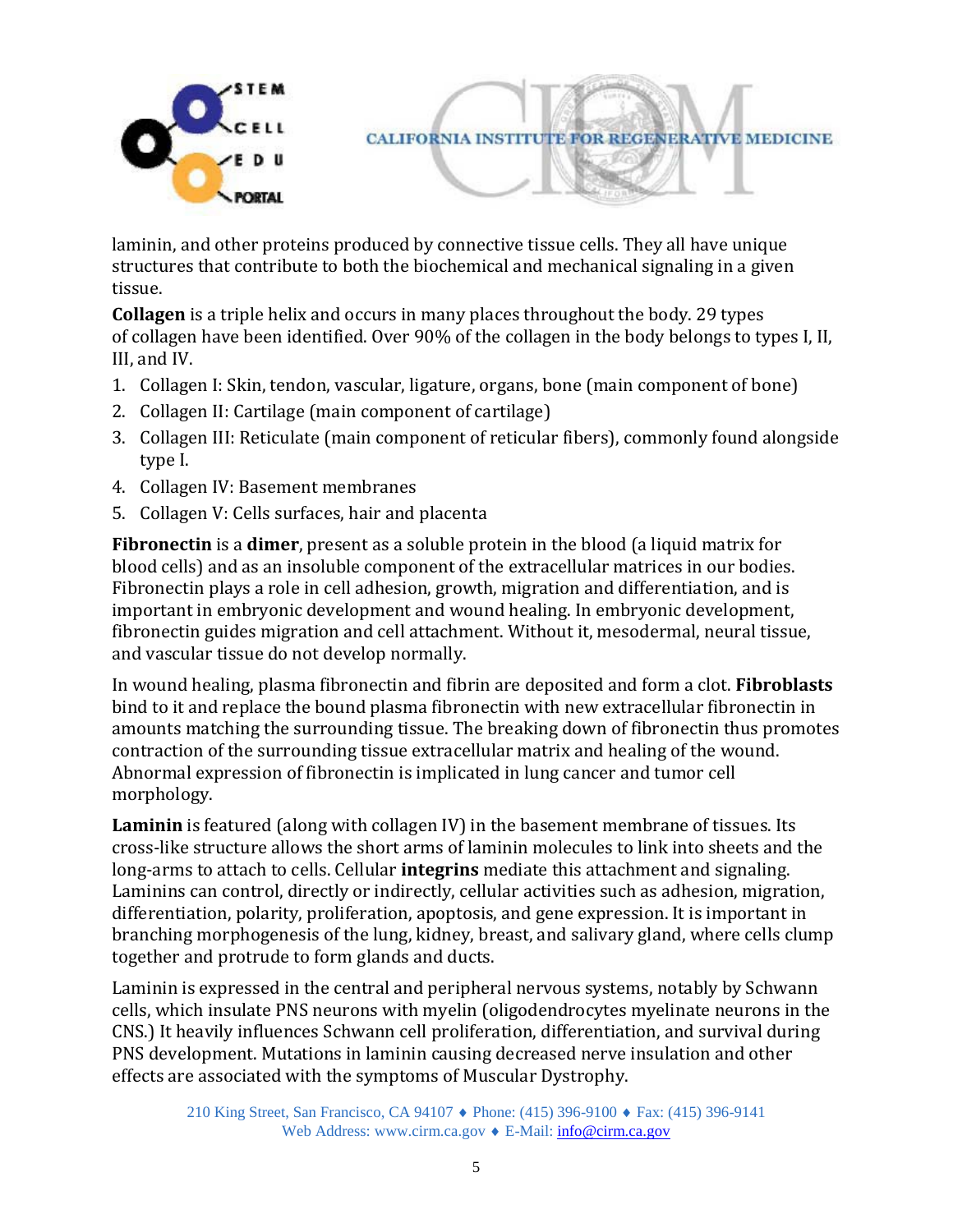

*Forces.* The last section described collagen, fibronectin, and laminin as proteins that can assemble into extracellular matrices in the body and signal to cells. These proteins, plus adherent cells, form a matrix that varies in stiffness, the degree to which a material can maintain its original form under force, relative to its density and organization. Because of this, tissues differ in stiffness; for example, brain is soft and very elastic, skin has intermediate stiffness, muscle is stiffer, and bone is very stiff and inelastic.

Cells can sense the stiffness of their surroundings by anchoring and pulling using myosinbased contraction and adhesion molecules (like integrins and cadherins). This pulling also generates small contractile forces that can change the organization of the extracellular matrix. Cells can respond to the stiffness they feel by reorganizing their cytoskeletons and initiating other cellular processes. In these ways, there is a dynamic, reciprocal relationship between the cells and the extracellular matrix with regards to forces felt and applied. Put differently, when the matrix imposes forces on cells, cells feel these forces. They then respond by changing their own stiffness—sometimes even locally reorganizing the matrix to change its stiffness, which can signal a different response from the cells!

Research on how stem cells sense and respond to forces in the microenvironment has implications for tissue engineering. When creating a scaffold for cell transplantation, knowing exactly how the organization of the engineered matrix will influence cell behavior, and vice versa, could mean the difference between a successful transplant and rejection. A scaffold usually refers to a 3-dimensional gel (similar to Jell-O) consisting of matrix proteins like collagen or synthetic polymers. A scaffold can also refer to an organ that has been treated with chemicals to remove all cells, with just the extracellular matrix left in the shape of the organ.

A researcher embeds cells inside the scaffold and bathes it in growth media and factors that promote survival. To a stem cell, being in "3D" is a drastically different experience than growing in "2D" on top of a petri dish; the stiffness of the surface, among other things, influences cell shape, growth, and responses to signaling molecules. Because of this, cell biologists should carefully consider how the surface on/in which their cells are grown plays into the phenomenon they are studying.

Varying substrate stiffness can even influence stem cell fate. Mesenchymal stem cells multipotent cells found in the bone marrow that naturally differentiate into bone, cartilage, fat, tendon, muscle, and marrow stroma—can be isolated and propagated in culture. A study from the University of Pennsylvania (Discher et al., 2005) showed that mesenchymal stem cells commit to different lineages depending on the stiffness of the substrate. When grown on a collagen gel that mimics the stiffness of brain tissue, the mesenchymal stem cells differentiate into neurons! Grown on a 10-fold stiffer gel, reminiscent of muscle tissue, the stem cells turn into muscle cell precursors. Finally, when grown on a very stiff gel, the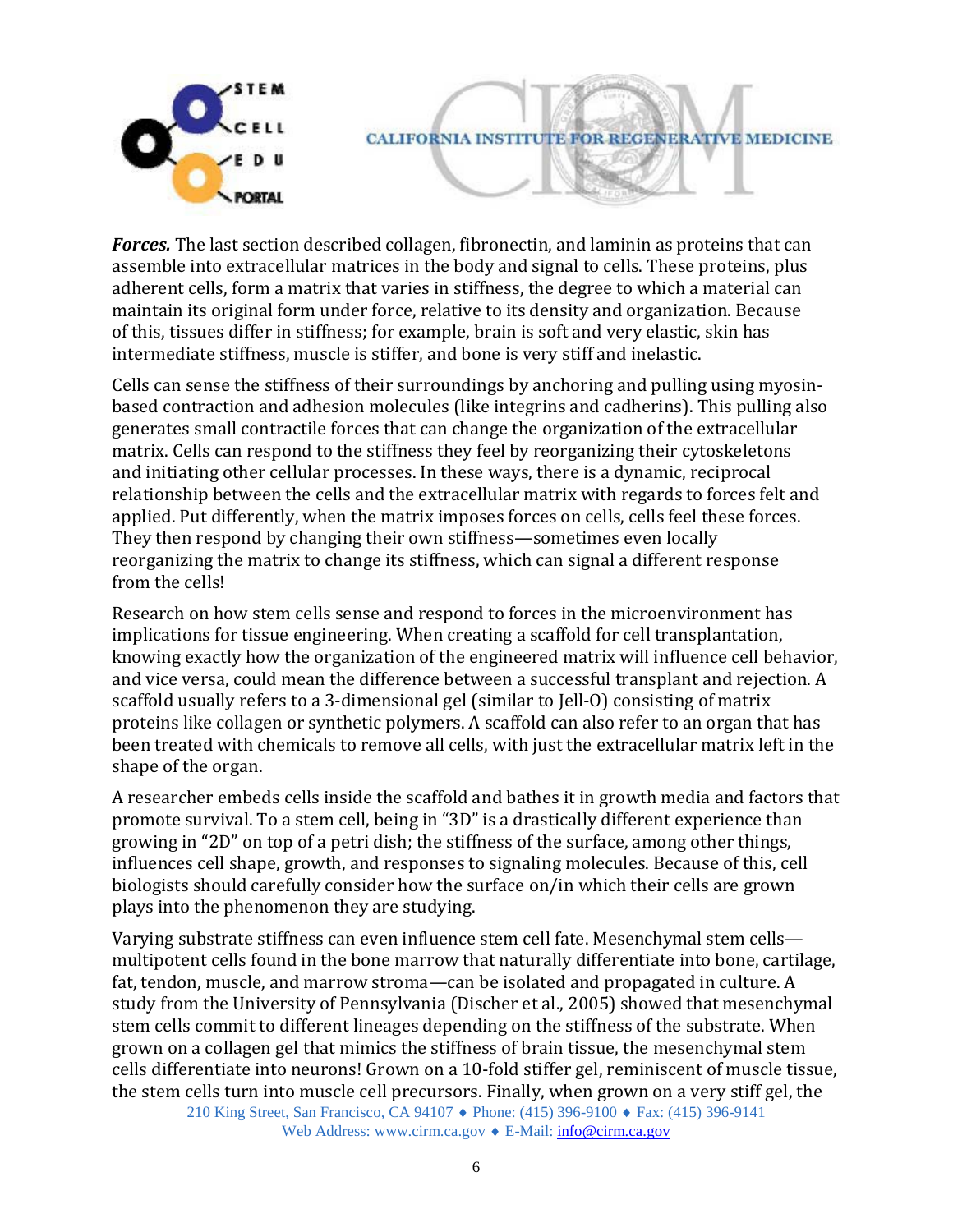

stem cells differentiate into bone cells. In addition to these observations, the researchers pinpointed the mechanism of the stem cell response. Using a drug called blebbistatin, they inhibited nonmuscle myosin II—involved in sensing matrix elasticity—in the stem cells. Without the action of nonmuscle myosin II, the cells could not differentiate according to the stiffness.

### **CURRENT RESEARCH ON THE MICROENVIRONMENT**

Research on how cell behavior and the microenvironment are related is progressing rapidly. We can maintain one cell type for long periods of time (proliferation), differentiate stem cells into mature progeny, and induce cells to perform other cell behaviors in a dish because we have identified and applied the necessary and sufficient microenvironmental factors that direct cells in these ways. By identifying powerful factors characteristic of the abnormal microenvironment—one that allows cancer to grow, for example—we will learn much more about diseases and potentially how to stop them.

Cell culture is an example of "outside-in" phenotype control because we are using factors outside of the cell to induce gene expression changes or to control cells to stay the same. How do we identify factors outside the cell that influence cell behavior? There are many possible combinations of microenvironmental factors to which cells can respond, so we would need a way to test a large number of possibilities. A tool called the Microenvironment Array (MEArray) helps researchers test thousands of individual microenvironments on stem cells to observe how they respond.

In the Application portion of this unit, students will learn about the work of Mark LaBarge and Mina Bissell, who narrowed down the components of the breast microenvironment required for mammary gland progenitor cells to differentiate into myoepithelial cells or luminal epithelial cells.

On the other hand, "inside-out" phenotype control manipulates the genomic sequence using recombinant DNA technology, causing a phenotype shift or change in cell behavior. This enables us to perform dramatic manipulations of cell fate—to the point of being able to reprogram skin cells into stem cells, and one fully differentiated cell into another. Being able to turn one cell type into another is dependent on the introduced genes' expression inside the cell, guided by the correct signals from the new, simulated, outside microenvironment.

You may want to teach students about different types of arrays as examples of technologies used to see what is going on inside cells and how they change behavior.

Another type of array, called a cDNA array, compares gene expression profiles of different cell types or disease states. High-throughput cDNA arrays give us a huge amount of information about what's happening inside cells as they change phenotype and are used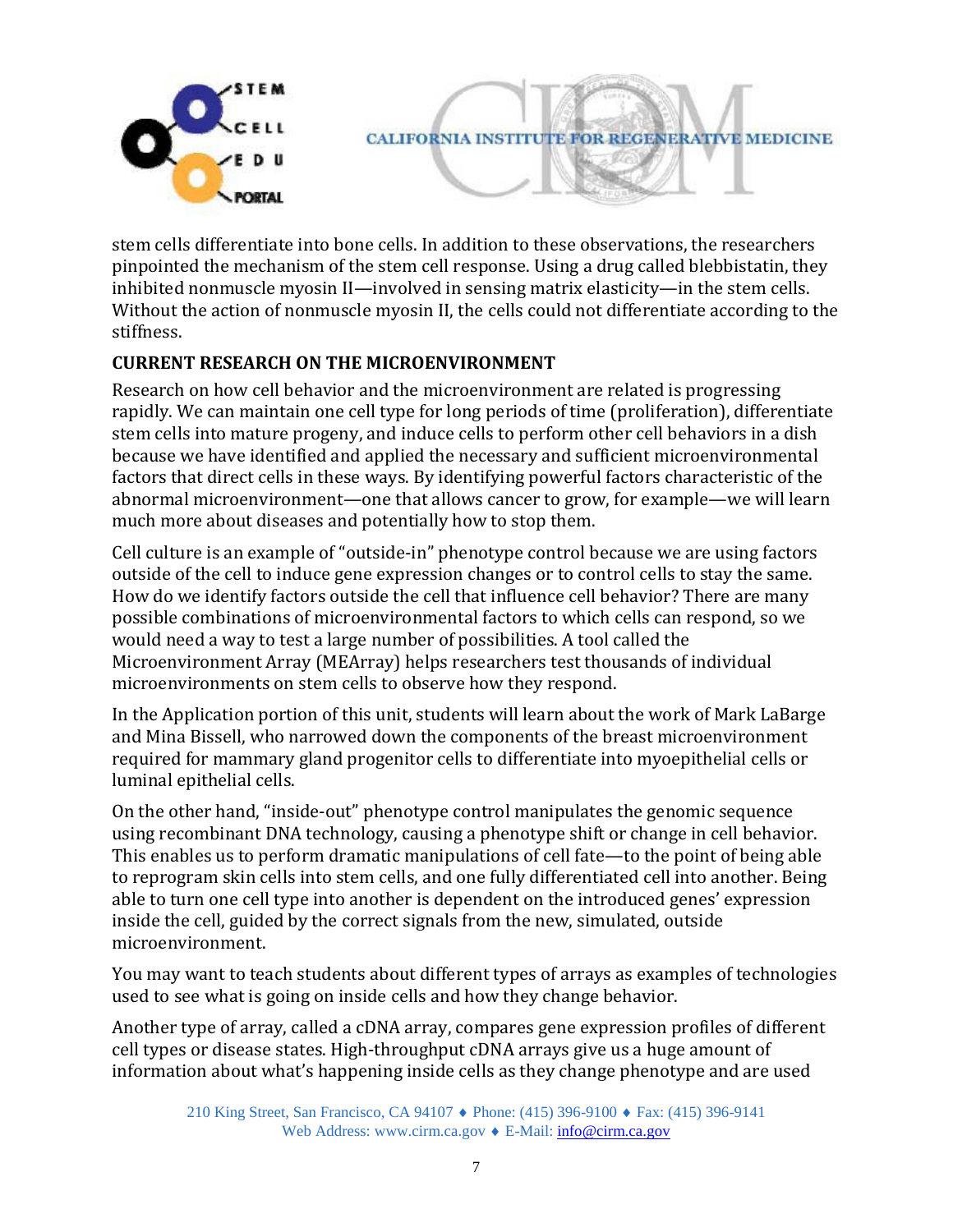

widely in biology. This technique is described clearly in an interactive animation you can do with your students, found at:

<http://www.bio.davidson.edu/Courses/genomics/chip/chip.html>

## **FOCUS ON CANCER**

In cancer, the genomic sequence is mutated, causing problems with the produced proteins. This results in cells with a cancerous phenotype, which can be considered an "inside-out" phenotypic shift. Some examples of cancer phenotypes and causes (carcinogens such as viruses, toxins, and UV damage) are explained in the Supplementary PowerPoint presentation [\(http://www.cirm.ca.gov/curriculum\\_unit-3\)](http://www.cirm.ca.gov/curriculum_unit-3) for students. While reading this section and teaching about the causes of cancer, try to brainstorm answers to these questions:

- Is a genetic mutation necessary for cancer?
- Could cancer occur only by manipulating the microenvironment?
- If you took a piece of normal tissue and inserted it inside a tumor, what would happen?
- If you infect a chicken embryo with a cancer-causing virus, and the chicken grew up cancer-free, would you assume the chicken's cells were noncancerous?
- How might we test ways to see if certain microenvironments can stop cancer from growing?

### **What causes cancer?**

Cancer is an abnormal cell phenotype characterized by uncontrolled growth (division beyond the normal limits), invasion (intrusion on and destruction of adjacent tissues), and sometimes **metastasis** (spread to other locations in the body via lymph or blood). For a cell to turn malignant—highly cancerous—multiple mutations in important regulatory genes must accumulate. Generally speaking, mutations in two basic classes of genes— **tumor suppressor genes** and **proto-oncogenes**—are what lead to cancer:

*Tumor Suppressor Genes.* These are vital for stopping a cell or group of cells from spontaneously dividing without obtaining the correct signals for initiation or continuation of the cell cycle ("growth"). Tumor suppressor genes are normal genes that slow down cell division, repair DNA mistakes, and tell cells when to die (a process known as **apoptosis** or programmed cell death). So, a mutated tumor suppressor gene leads to cancer because these cells make an abnormal protein that doesn't correctly act to suppress "cancerous attributes" like rapid cell growth, survival, and metastasis. Many different tumor suppressor genes have been identified, including p53, BRCA1, BRCA2, APC, and RB1 (ACS). See:

http://www.cancer.org/[cancer/cancercauses/geneticsandcancer/genesandcancer/genes-an](http://www.cancer.org/cancer/cancercauses/geneticsandcancer/genesandcancer/genes-and-cancer-oncogenes-tumor-suppressor-genes)d-cancer-on cogenes-tumor-suppressor-genes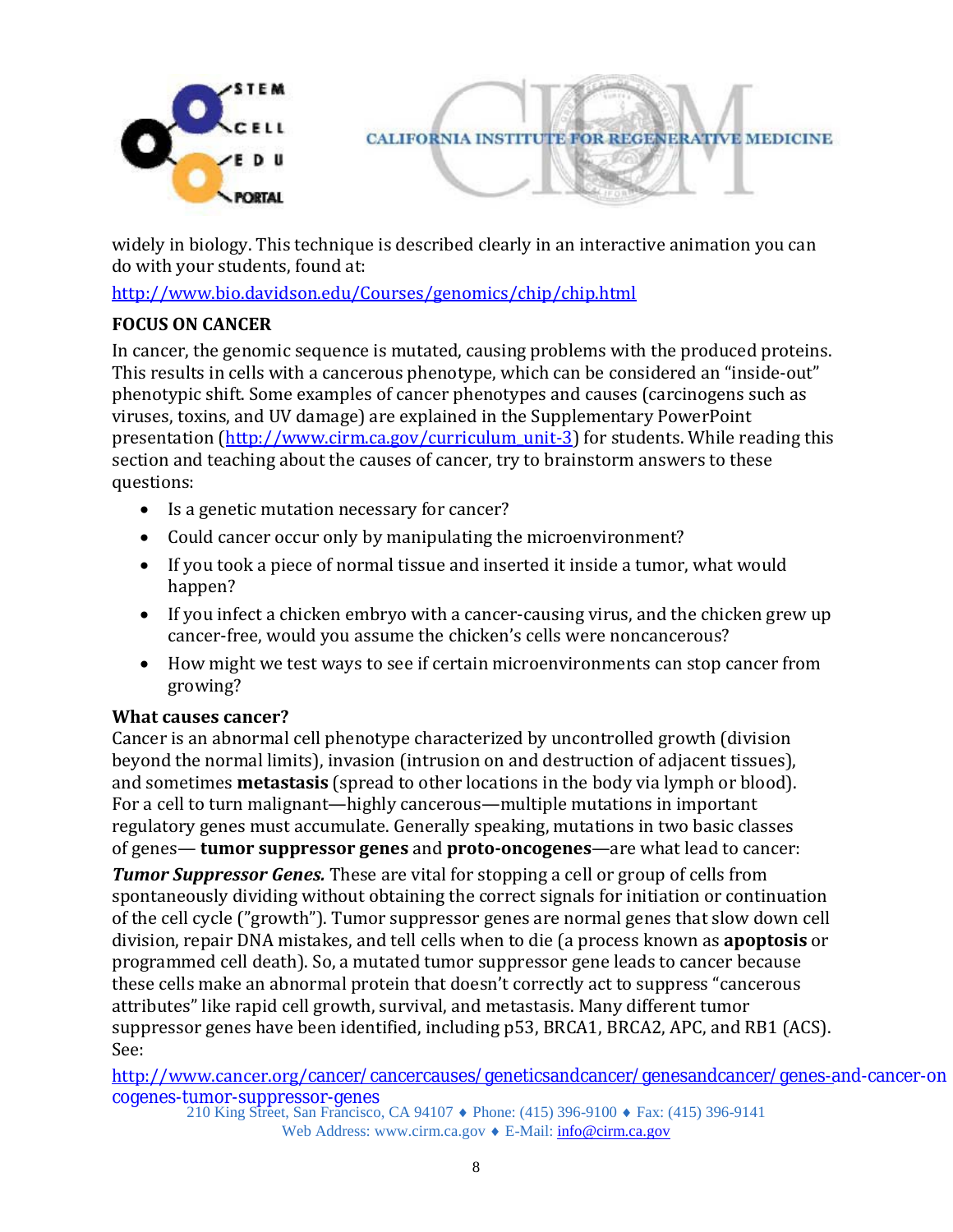

An example pathway of a specific tumor suppressor is provided below for discussion with advanced or AP students.

*Proto-oncogenes*. Mutations in proto-oncogenes, which normally code for proteins regulating cell growth, **mitosis**, and differentiation, can lead to their abnormal or overactive function—and lead to cancer. Once a proto-oncogene has been mutated, it is called an **oncogene**, the expression of which contributes to a cancerous phenotype. Oncogenes cause some sort of interference with or acceleration of the cell cycle. They tend to be caused by radiation, toxic compounds, or some biological stress, which degrades the gene or mutates it, thus changing its normal function.

Transcription and translation of an oncogene can have a devastating effect on other cellular functions either by affecting the amount of protein produced or the movement of nucleic DNA (transposons), or by causing another **point mutation** in another proto-oncogene. Other causes of oncogene activation include chromosomes that have broken and rejoined incorrectly, and **translocation** of gene fragments from one chromosome to another. If a translocated oncogene ends up near an active promoter (or other transcriptional control element), its activity may increase, making it an oncogene.

### **Specific examples of Tumor suppressor genes: Cell cycle regulators**

Cyclin dependent kinases and inhibitors are cell cycle regulator proteins that can be the targets of cancer-causing mutations. For example, **p53** controls key elements in the cell cycle. The expression of p53 is activated by damaged DNA somewhere else in the genome. If the cell were to continue dividing, a DNA replication error, possibly a serious one, would be made and passed along to the daughter cells. P53 acts to halt the cell cycle so the broken DNA can be successfully repaired before division.

Once *p53* is produced, it acts as a transcription factor, activating **p21.** This gene stops the cell's growth by creating an inhibitory protein (*p21*) that binds to **cyclin-dependent kinases** A & B. Cyclin-dependent kinases normally bind to cyclin, setting off signaling pathways enabling cell division to begin.

**Cyclin-dependent kinase inhibitors** such as *p21* bind to and inactivate the cyclindependent kinase/cyclin complex, halting cell division before the S-phase. *p53* then activates DNA repair genes to fix the damaged DNA. If repair is successful, the cell will continue past the G1 checkpoint into S-phase and divide. If repair is impossible, *p53*  activates a suicide gene which prompts **lysosomes** to hydrolyze (dissolve) the cell apoptosis. If *p53* doesn't function correctly, these regulatory cycles cannot occur and the cell can become cancerous. In fact, in 50% of cancers *p53* is missing or mutated.

### **Cancer stem cell hypothesis**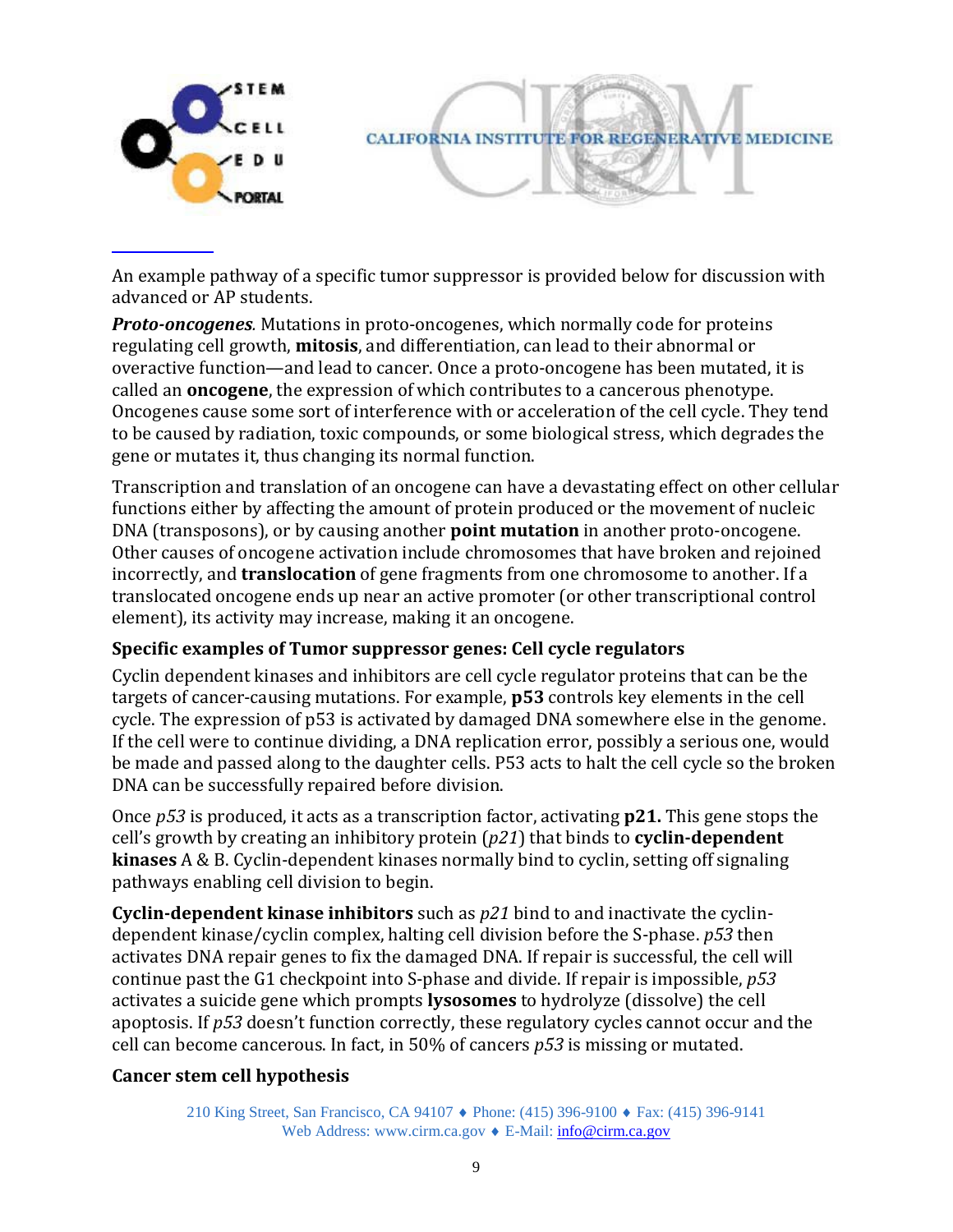

A tumor is a collection of cell types; some are terminally differentiated, some can proliferate and differentiate to some degree, and a significant number may be able to form all tumor cell types—called **cancer stem cells.** These cells give rise to additional tumors when transplanted to another animal, and those tumors contain all cell types in the original tumor. The cancer stem cell hypothesis argues that mutations to stem cells activate them into cancer stem cells, which cause tumors and retain the capacity to differentiate into new tumors. When different cell types in a mouse tumor were dissociated and then sorted into populations of similar types, only one small population was able to give rise to new tumors when injected into different immune-deficient mice. This implies there could be a population of "adult stem cells gone wrong, which have gained the ability to proliferate and differentiate into multiple tumor cell types and are responsible for initiation of the cancer.

### **The Microenvironment and Cancer**

The four aspects of the microenvironment—soluble factors, extracellular matrix proteins, cell-cell interactions, and forces—are implicated in cancerous responses of cells. As discussed earlier, cancer arises from DNA mutations in a cell that cause proliferation, differentiation, and metastasis (migration and spreading).

Could cancer arise from a normal stem cell in the wrong microenvironment? When embryonic stem cells (pluripotent, and incredibly similar in their characteristics to immortalized cancer cell lines) are injected into immune-system–deficient mice (**SCID mice**) so that the immune system cannot fight the stem cells, these mice form tumors that contain cell types from all three germ layers, as a pluripotent cell would be expected to contain. Here, the embryonic stem cells suddenly were moved to a wildly different microenvironment than embryonic stem cells require to remain unchanged. This barrage of abnormal differentiation cues to the pluripotent stem cells caused them to turn into many different cell types.

Like the above example, adult stem cells, or other cells exposed to abnormal cues, might be expected to turn cancerous, in combination with or even without cancer-causing mutations to their genomes. Mutations in surrounding cells, or something else irregular about the niche, might push a cell toward a cancer phenotype.

It would be therapeutically useful to know if a normal microenvironment could cause inhibition of a cancer cell. Early studies with **embryonal carcinoma cells**, which are undifferentiated cancer cells that form different cell types when introduced into adult mice, showed that if injected into a **blastocyst**, the cells that were derived from the cancer cells no longer caused cancer in the mice that developed from the injected blastocyst. This suggested that the microenvironment prevented or reversed the cancerous properties, then caused them to develop normally in the presence of cues from the normal blastocyst